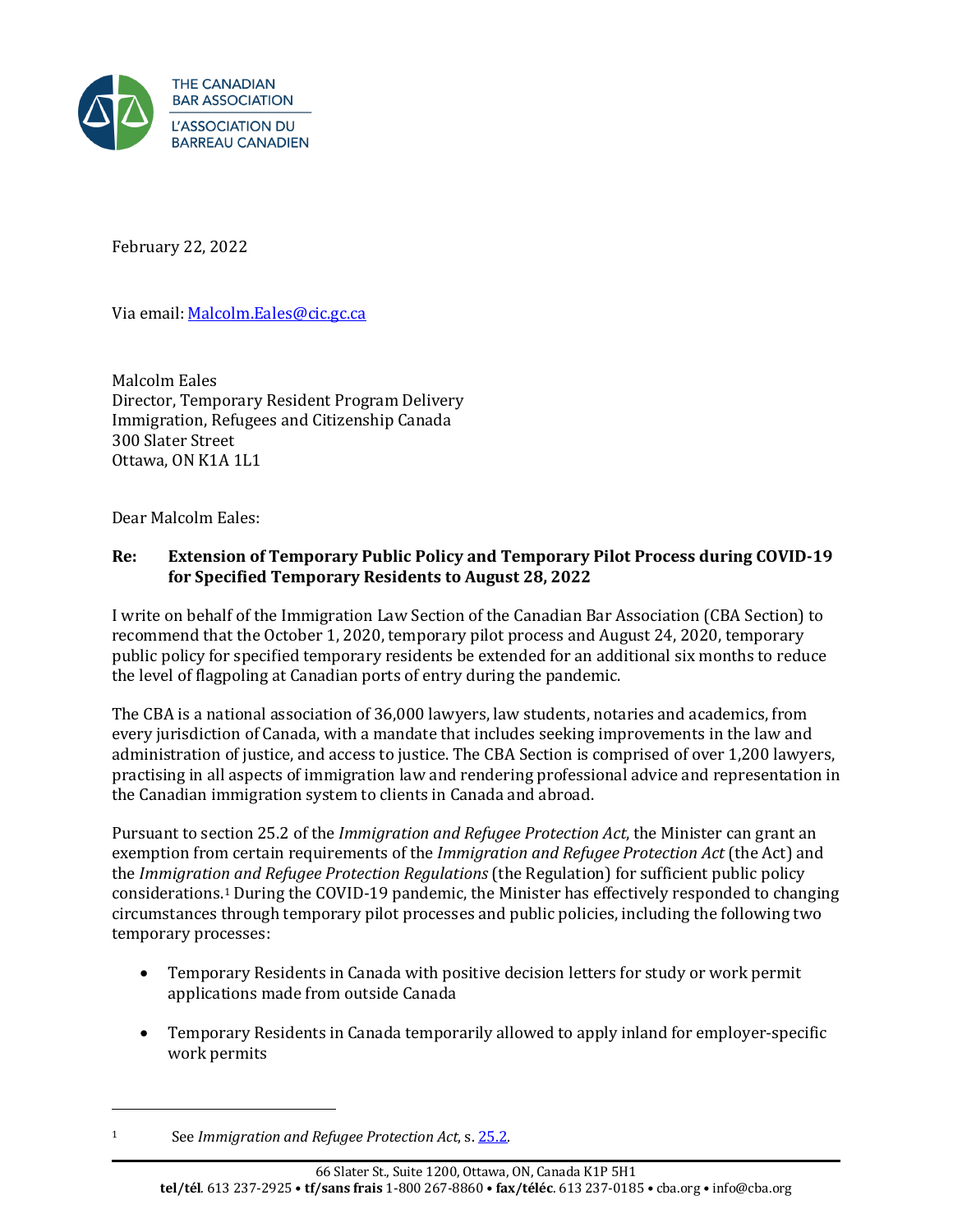# **Temporary Residents in Canada with Positive Decision Letters for Study or Work Permit Applications made from Outside Canada**

On October 1, 2020, a temporary pilot process<sup>2</sup> was implemented by IRCC due to the COVID-19 pandemic to allow foreign nationals in Canada with a letter of introduction (LOI) on approval of a study or work permit application submitted outside of Canada to finalize processing of the study or work permit applications from within Canada. This pilot process was extended on March 31, 2021, and recently expired on November 22, 2021.

## **Temporary Residents in Canada were Temporarily Allowed to Apply Inland for Employer-Specific Work Permits**

On August 24, 2020, a [temporary public](https://www.canada.ca/en/immigration-refugees-citizenship/corporate/publications-manuals/operational-bulletins-manuals/service-delivery/coronavirus/temporary-residence/work-permit/visitor-work-permits.html) policy was implemented by IRCC during COVID-19 to allow certain visitors in Canada to apply inland for an employer-specific work permit. The temporary public policy was extended but will expire on February 28, 2022.

## **Rationale for six months extension**

Both mechanisms significantly reduced the level of flagpoling at Canadian ports of entry, as it was no longer necessary to exit and re-enter Canada to receive processing of the study permit or work permit. We commend IRCC on implementing the policies, which have protected the safety of applicants and CBSA officers during the pandemic.

Since the arrival of the Omicron variant, flagpoling has remained discouraged by CBSA.

The temporary pilot process for holders of LOI expired on November 22, 2021, and subsequent changes are increasing challenges for these individuals:

- Many countries restrict travel and impose quarantine, making it nearly impossible for visitors to plan a short trip abroad.
- CBSA officers may cite a requirement for foreign nationals to obtain a negative molecular COVID-19 test in the US prior to re-entry to Canada, which defeats the point of the flagpole process.
- Many provinces have restricted access to COVID-19 tests, making it difficult for individuals with a positive home test to obtain the negative result required for international travel.
- Restrictions have been implemented anew and some Canadian provinces are in declared states of emergency where travel is highly discouraged.

## **The CBA Section Proposal**

The CBA Section recommends that:

- 1) The October 1, 2020 temporary pilot process for foreign nationals with a LOI be re-enacted, through to August 28, 2022.
- 2) The August 24, 2020 temporary public policy for certain visitors in Canada to apply inland for an employer-specific work permit be extended for six months, through to August 28, 2022.

<sup>2</sup> See Appendix A.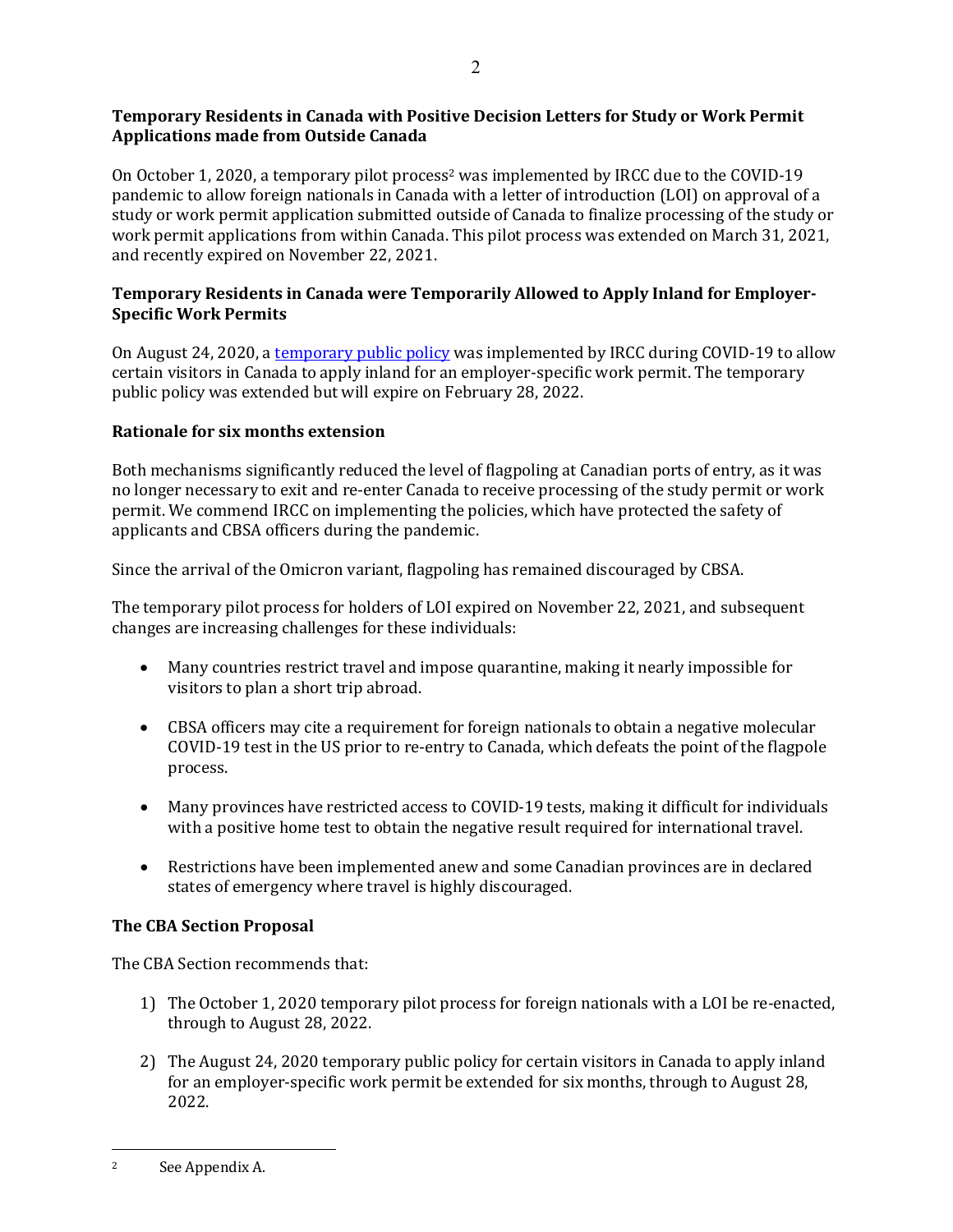We recommend that IRCC's innovative web form be reinstated and maintained for both temporary processes, pursuant to section 25.2 of the Act. The CBA Section believes that the policy motivation at the time of implementation continues to exist in support of the extension:

- To protect the safety of CBSA officers at Canadian ports of entry and foreign nationals alike by mitigating the spread of the COVID-19 virus;
- To streamline the processing of immigration documents, such as work permits and study permits;
- To avoid problematic situations at Canadian ports of entry and possible non-admittance due to COVID-19 testing requirements;
- To address labour shortages in Canada with the help of individuals already in Canada;
- to give temporary residents in Canada with visitor status the ability to support themselves during their time in Canada while also addressing employer needs; and
- To ensure consistency of responsive measures adopted by IRCC throughout the subsequent waves of the COVID-19 pandemic.

The CBA Section appreciates the opportunity to share its recommendation of extending the October 1, 2020, temporary pilot process and August 24, 2020, temporary public policy. We look forward to further discussions with you and remain available to answer questions or propose additional solutions.

Yours truly,

*(Original letter signed by Véronique Morissette for Kyle Hyndman)*

Kyle Hyndman Chair, Immigration Law Section

Cc: Claire Girard, Senior Policy Analyst (email[: Claire.Girard@cbsa-asfc.gc.ca\)](mailto:Claire.Girard@cbsa-asfc.gc.ca)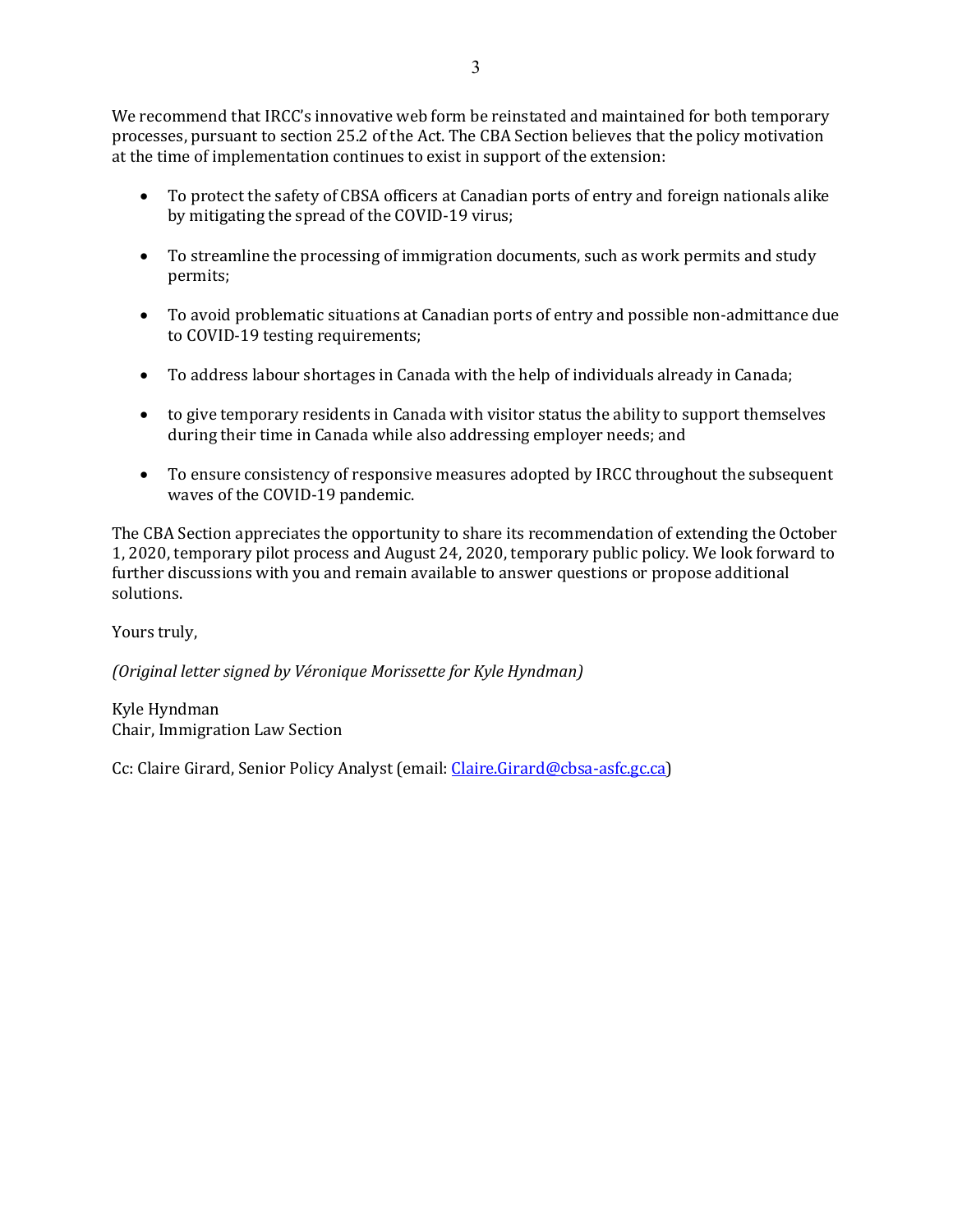2/10/22, 4:15 PM Foreign nationals who are in Canada with a letter of introduction (LOI) after approval of a study or work permit application process…

The Wayback Machine - [https://web.archive.org/web/20210719120350/https://www.canada.ca/en/immigration-refugees-citizenship/corporate/publications-manuals/operational-bulletins-manuals/service-delivery/coronavirus/t…](https://web.archive.org/web/20210719120350/https://www.canada.ca/en/immigration-refugees-citizenship/corporate/publications-manuals/operational-bulletins-manuals/service-delivery/coronavirus/t) [Government of Canada](https://web.archive.org/web/20210719120350/https://www.canada.ca/en.html)

[Canada.ca](https://web.archive.org/web/20210719120350/https://www.canada.ca/en.html) <sup>&</sup>gt; [Immigration, Refugees and Citizenship Canada](https://web.archive.org/web/20210719120350/https://www.canada.ca/en/immigration-refugees-citizenship.html) <sup>&</sup>gt; [Corporate information](https://web.archive.org/web/20210719120350/https://www.canada.ca/en/immigration-refugees-citizenship/corporate.html) <sup>&</sup>gt; [Publications and Manuals](https://web.archive.org/web/20210719120350/https://www.canada.ca/en/immigration-refugees-citizenship/corporate/publications-manuals.html)

<sup>&</sup>gt; [Operational instructions and guidelines](https://web.archive.org/web/20210719120350/https://www.canada.ca/en/immigration-refugees-citizenship/corporate/publications-manuals/operational-bulletins-manuals.html) <sup>&</sup>gt; [Service delivery](https://web.archive.org/web/20210719120350/https://www.canada.ca/en/immigration-refugees-citizenship/corporate/publications-manuals/operational-bulletins-manuals/service-delivery.html) <sup>&</sup>gt; [Novel Coronavirus \(COVID-19\) – Program delivery instructions](https://web.archive.org/web/20210719120350/https://www.canada.ca/en/immigration-refugees-citizenship/corporate/publications-manuals/operational-bulletins-manuals/service-delivery/coronavirus.html)

<sup>&</sup>gt; [Temporary residence: COVID-19 program delivery](https://web.archive.org/web/20210719120350/https://www.canada.ca/en/immigration-refugees-citizenship/corporate/publications-manuals/operational-bulletins-manuals/service-delivery/coronavirus/temporary-residence.html)

## **Foreign nationals who are in Canada with a letter of introduction (LOI) after approval of a study or work permit application processed outside of Canada: COVID-19 program delivery**

 This section contains policy, procedures and guidance used by IRCC staff. It is posted on the department's website as a courtesy to stakeholders.

Foreign nationals who are physically in Canada with temporary resident status but have received a positive decision letter (letter of introduction [LOI]) on their study or work permit application [IMM 1294 or IMM 1295] processed outside of [Canada may request the examination and document issuance required by section 11 of the Immigration and Refugee](https://web.archive.org/web/20210719120350/https://laws.justice.gc.ca/eng/acts/i-2.5/section-11.html) Protection Act (IRPA) from within Canada using the [IRCC Web form.](https://web.archive.org/web/20210719120350/https://www.cic.gc.ca/english/contacts/web-form.asp)

Foreign nationals who received a LOI under International Experience Canada (IEC) are also eligible to have their relevant permit(s) issued from within Canada.

Due to COVID-19 travel restrictions, these foreign nationals can't leave and re-enter Canada to present their LOI for examination (in other words, they can't travel to a port of entry to flagpole or travel to another country and return). Therefore, a process has been developed to conduct the examination and issuance of documents required under section A11. **This pilot process is extended from March 31, 2021 until August 31, 2021.**

## **Processing instructions**

• Step 1: Submission of IRCC Web form

- o Study permit applicant message
- Work permit applicant message
- Step 2: Referral to Domestic Network (DN)
	- o Client Support Centre (CSC)
	- Domestic Network (DN)
	- Organization ID to be associated
	- o Standard email responses
- Step 3: Examination and document issuance
- Step 4: Printing and mailing of work permit

#### **Step 1: Submission of IRCC Web form**

Foreign nationals must request examination and document issuance by using the IRCC Web form, according to instructions on the public website for those applying for a

- Study permit from outside Canada
- work permit from outside Canada

Examples are provided below.

- Study permit applicant message
- Work permit applicant message

#### **Study permit applicant message**

Applicants should use the following message

**A11EXAM:** I am requesting an examination and the issuance of my study permit from within Canada. My application number is [S##########]. I have received my letter of introduction, which is valid until [DATE].

I entered Canada on [DATE] as a [visitor/student/worker].

My correct contact information in Canada is:

Telephone:

Mailing Address:

I continue to be accepted at [DLI Name] and [will be/am] registered in the [Name] Program.

#### **Work permit applicant message**

Applicants should use the following message

**A11EXAM:** I am requesting an examination and the issuance of my work permit from within Canada. My application number is [W##########]. I have received my letter of introduction, which is valid until [DATE].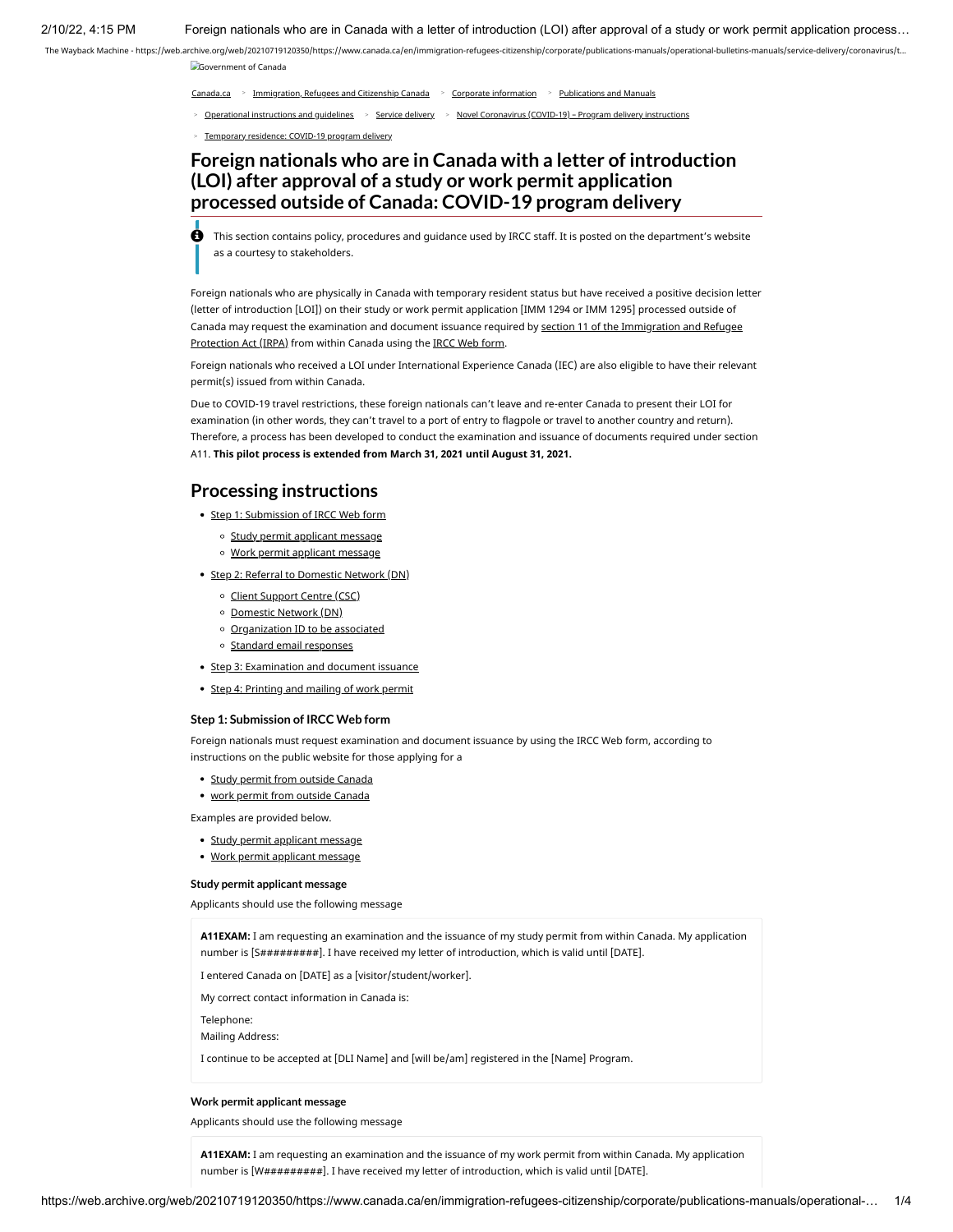#### 2/10/22, 4:15 PM Foreign nationals who are in Canada with a letter of introduction (LOI) after approval of a study or work permit application process…

I entered Canada on [DATE] as a [visitor/student/worker].

My correct contact information in Canada is:

Telephone: Mailing Address:

The applicant's message should also include one of the following paragraphs:

**Employer-specific work permit:** My employer, [name], located at [address], may be contacted at [contact telephone or email] to confirm my continued employment offer. I intend to begin work for this employer as soon as my work permit is received.

**Open work permit:** I attest that my circumstances remain the same and I still meet the requirements of the open work permit program I was approved for.

#### **Step 2: Referral to Domestic Network (DN)**

#### **Client Support Centre (CSC)**

On receipt of the IRCC Web form, the Client Support Centre (CSC) Email Support Unit (ESU) will triage these requests for the Domestic Network (DN) to access and assess for decision.

The CSC ESU may use the following keyword to pull the requests: **A11EXAM**.

#### **Domestic Network (DN)**

A designated office in the DN will review the incoming Web forms and take the following initial steps:

1. Review the Web form to ensure that

- the category is SP or WP. Any other application category (for example, SP-EXT, WP-EXT, TRV, PRD) is not part of the pilot, and the applicant should be sent the standard response under Not SP or WP category.
- an LOI is attached. The LOI is fundamental to ensuring that the overseas application has been finalized and any counterfoils issued. If the LOI is not attached, the officer should send the applicant the standard response under No LOI attached.
	- If the applicant has only received their **passport request letter**, then they should be directed to send their passport to the address in their letter. In Canada, that is the Case Processing Centre in Ottawa (CPC-O). The migration office at CPC-O will issue the temporary resident visa (TRV) and trigger the LOI to be sent to the applicant, at which point they can use this process.
	- If the applicant has only received **stage 1 approval in the 2-stage study permit** application process, the applicant must contact the migration office processing their application and request a final decision. The migration office will trigger the passport request letter for TRV-required countries and the LOI for TRVexempt countries.
- 2. Attach the Web form to the appropriate application as incoming correspondence. Enter the following information into the specified fields:

| <b>Field</b>  | Selection/Input           |
|---------------|---------------------------|
| Item          | <b>Client Information</b> |
| Comment(s)    | LOI-COVID                 |
| Status        | Received                  |
| Via           | Webform                   |
| Received date | (Date on email)           |

3. Having a standard form of entry will ensure that officers can quickly find the correct information.

- 4. Associate the application with the appropriate organization.
- 5. The office responsible for the specific type will pull applications from the associated cases and finalize them, making sure to update the status as needed.

#### **Organization ID to be associated**

| 0265876897649 | Application meets eligibility |
|---------------|-------------------------------|
| 0145568739531 | LOI pilot eligibility not met |
| 0267983714403 | IEC work permits              |

#### **Standard email responses**

- **Not SP or WP category**
- **No LOI attached**
- **Does not hold temporary resident status**